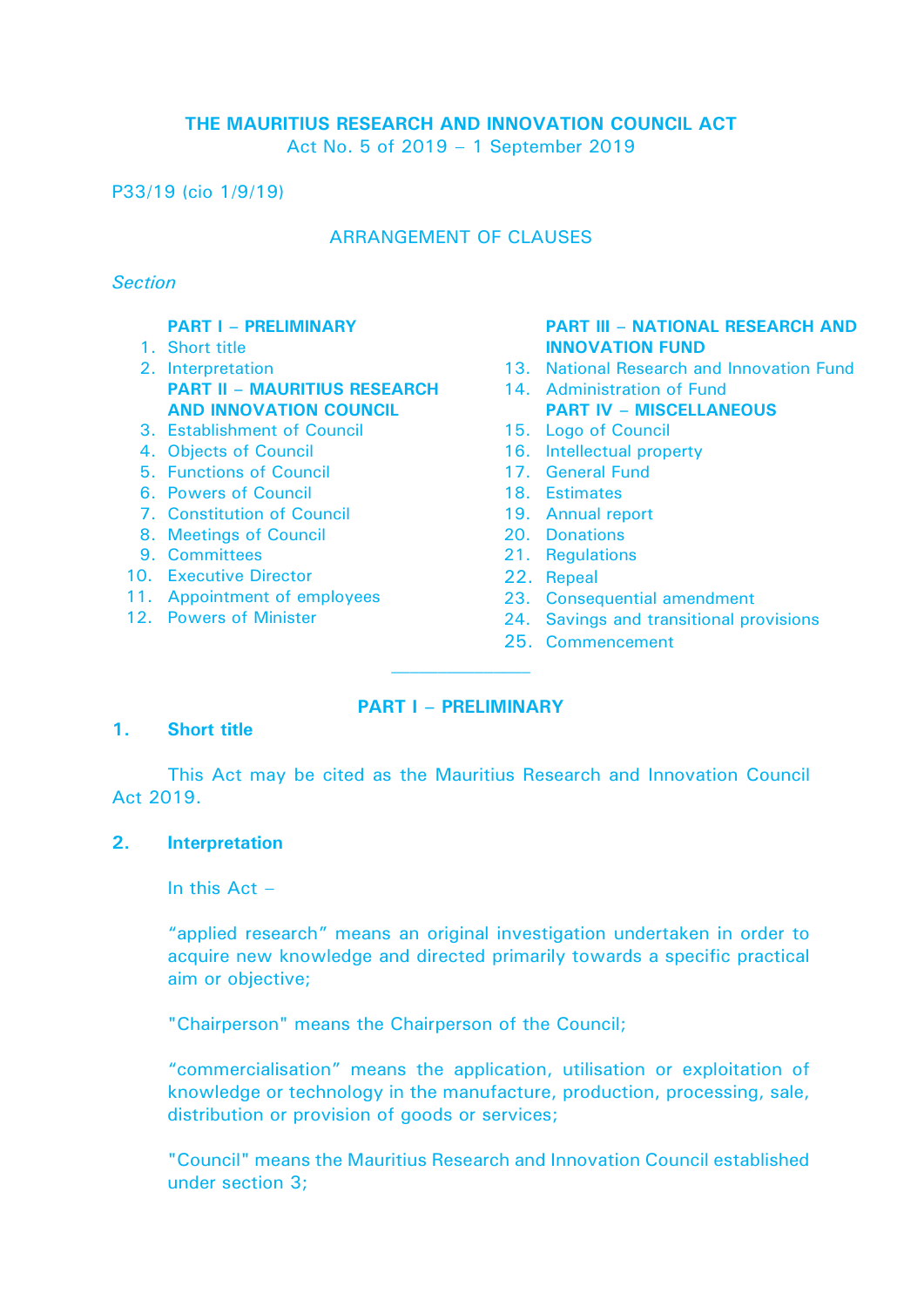"Executive Director" means the Executive Director of the Council, appointed under section 10;

"Fund" means the National Research and Innovation Fund established under section 13;

"innovation" –

- (a) means radical and incremental changes to a product, process or service; and
- (b) includes the implementation of  $-$ 
	- (i) a new or significantly improved product, process or service;
	- (ii) a new marketing method or a new organisational method in business practices, workplace organisation or external relations;

"intellectual property" includes any knowledge, know-how, technique, technology, design or trade secret, invented, developed or acquired as a result of research and development and innovation activities undertaken;

"member" –

- (a) means a member of the Council; and
- (b) includes the Chairperson;

"Minister" means the Minister to whom responsibility for the subject of innovation is assigned:

"Ministry" means the Ministry responsible for the subject of innovation;

"research and development" means systematic, investigative and experimental activities which involve innovation and are carried out, wholly or partly, within Mauritius for the purpose of creating new or improved materials, products, devices, processes or services;

"social innovation" means new solutions such as products, services, models, markets or processes which simultaneously –

- (a) meet a social need more effectively than existing solutions; and
- (b) lead to new or improved capabilities and relationships and better use of assets and resources;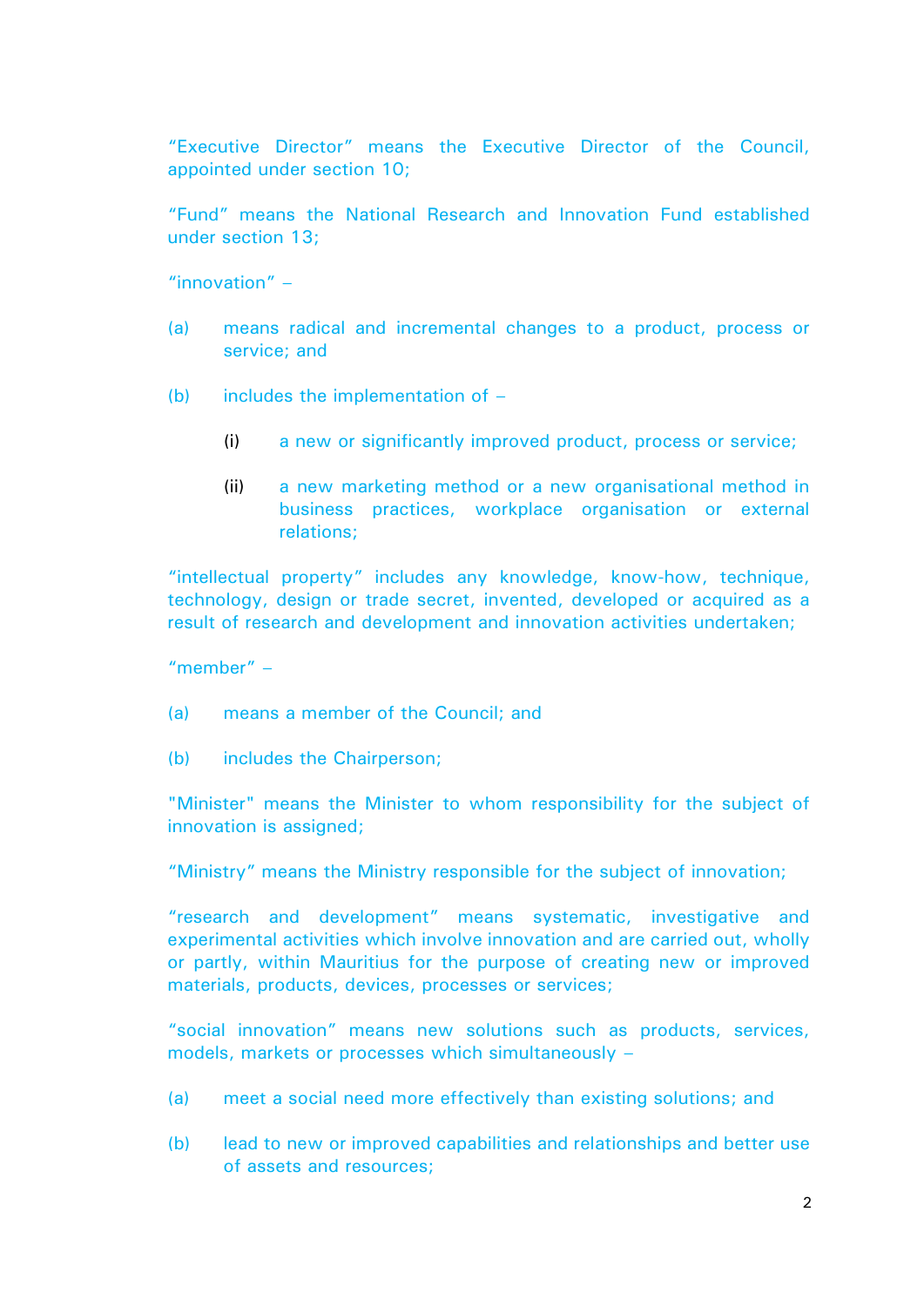"vehicles of innovation" means special mechanisms or facilities which provide necessary support and incentives, financial or otherwise, for the purpose of research and development and innovation.

# **PART II – MAURITIUS RESEARCH AND INNOVATION COUNCIL**

# **3. Establishment of Council**

(1) There is established for the purposes of this Act the Mauritius Research and Innovation Council.

(2) The Council shall be a body corporate.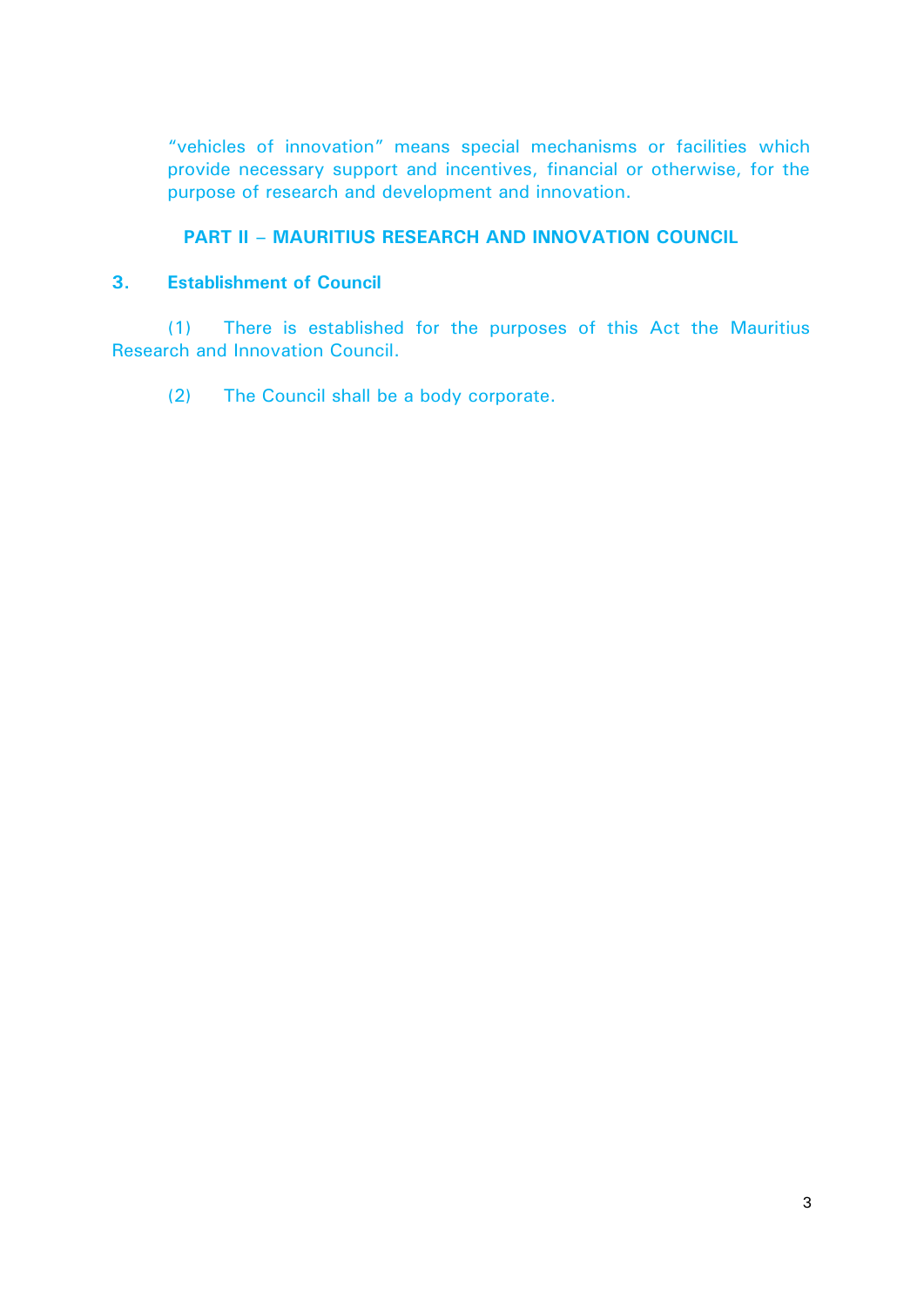# **4. Objects of Council**

The objects of the Council shall be to –

- (a) promote and coordinate applied research, innovation and research and development according to the needs of the country and to improve the quality of life;
- (b) foster a research, innovation and entrepreneurship culture;
- (c) encourage the development and application of advanced and innovative technology to meet the needs of industries;
- (d) enhance private sector participation in research and development and innovation; and
- (e) promote commercial utilisation of the results of research and development and innovation, in the national interest.

# **5. Functions of Council**

The Council shall have such functions as are necessary to further its objects most effectively and shall, in particular –

- (a) develop, every 5 years, a national strategy for research and development and innovation, based on the scientific, technological, social and economic needs and challenges of the country;
- (b) rationalise and coordinate the research and development and innovation strategies of the Government and facilitate collaboration with other persons and exchange of ideas and knowledge;
- (c) establish national, regional and international linkages with institutions having objectives similar to those of the Council;
- (d) facilitate connection between, and collaboration among, innovators and funding partners;
- (e) develop and manage research and development and innovation programmes and schemes, in areas of national priorities, emerging sectors and social innovation;
- (f) establish, and provide support for the development and management of, vehicles of innovation;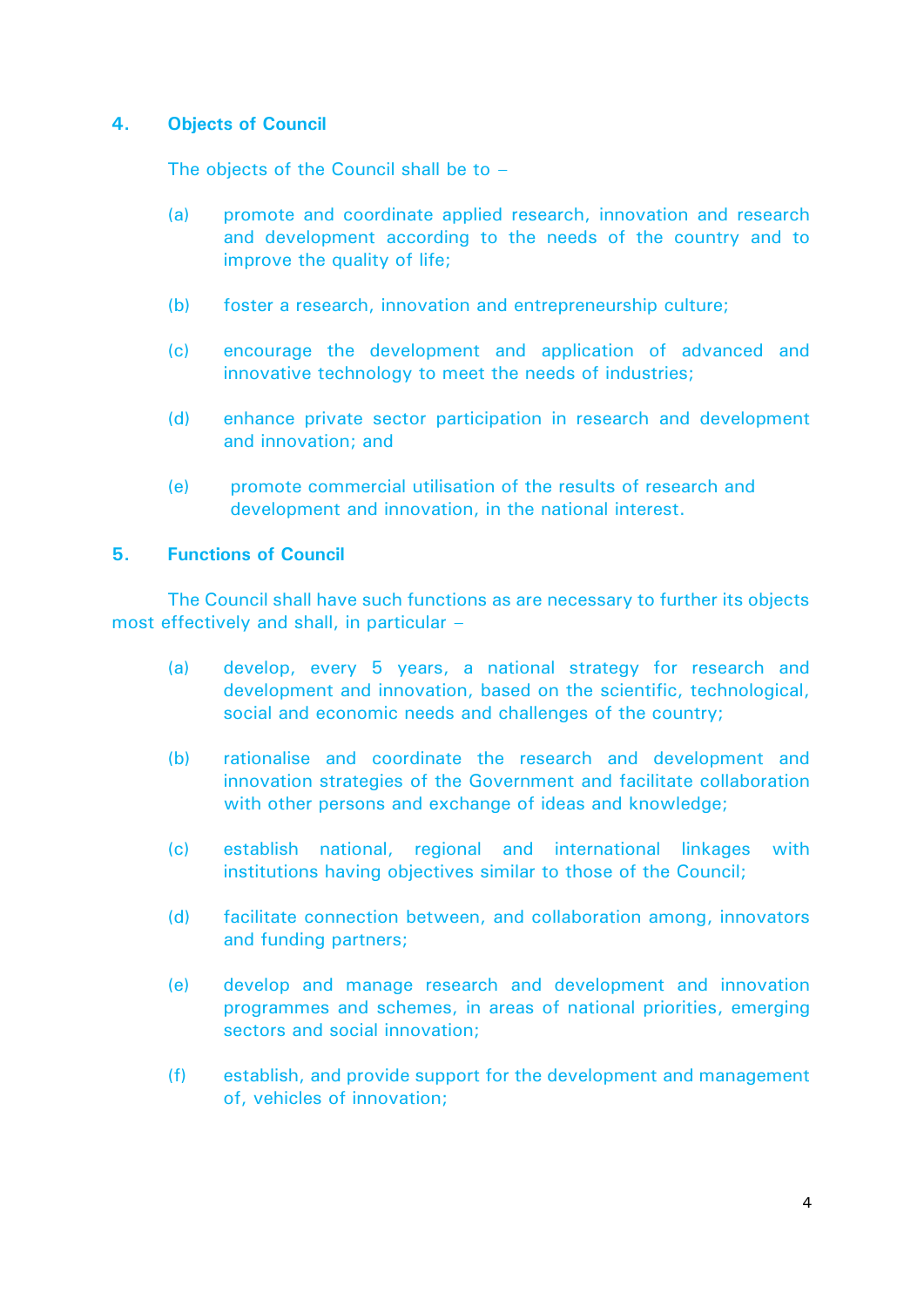- (g) adopt a strong business focus to drive entrepreneurship and growth to facilitate start-ups and assist innovators to launch, build and grow successful businesses with the participation of the private sector;
- (h) create and manage a research repository;
- (i) act as the apex body which advises the Government on matters concerning applied research, innovation and research and development issues;
- (j) create strategic links between research and development, innovation, intellectual property and other components of the knowledge economy;
- $(k)$  engage in a process of internationalisation to  $-$ 
	- (i) access and make use of globally dispersed knowledge and technology;
	- (ii) connect with research and innovation hubs; and
	- (iii) attract aspiring entrepreneurs globally;
- (l) devise its strategic plans and major policies; and
- (m) adopt and implement appropriate accountability standards in the various operations of the Council.

### **6. Powers of Council**

The Council shall have such powers as are necessary to enable it to effectively discharge its functions and may, in particular, enter into any contract or other arrangement, in conformity with good governance practices.

# **7. Constitution of Council**

- (1) The Council shall consist of
	- (a) a Chairperson, to be appointed by the Minister;
	- (b) a representative of the Ministry;
	- (c) a representative of the Ministry responsible for the subject of education and science;
	- (d) a representative of the Ministry responsible for the subject of finance; and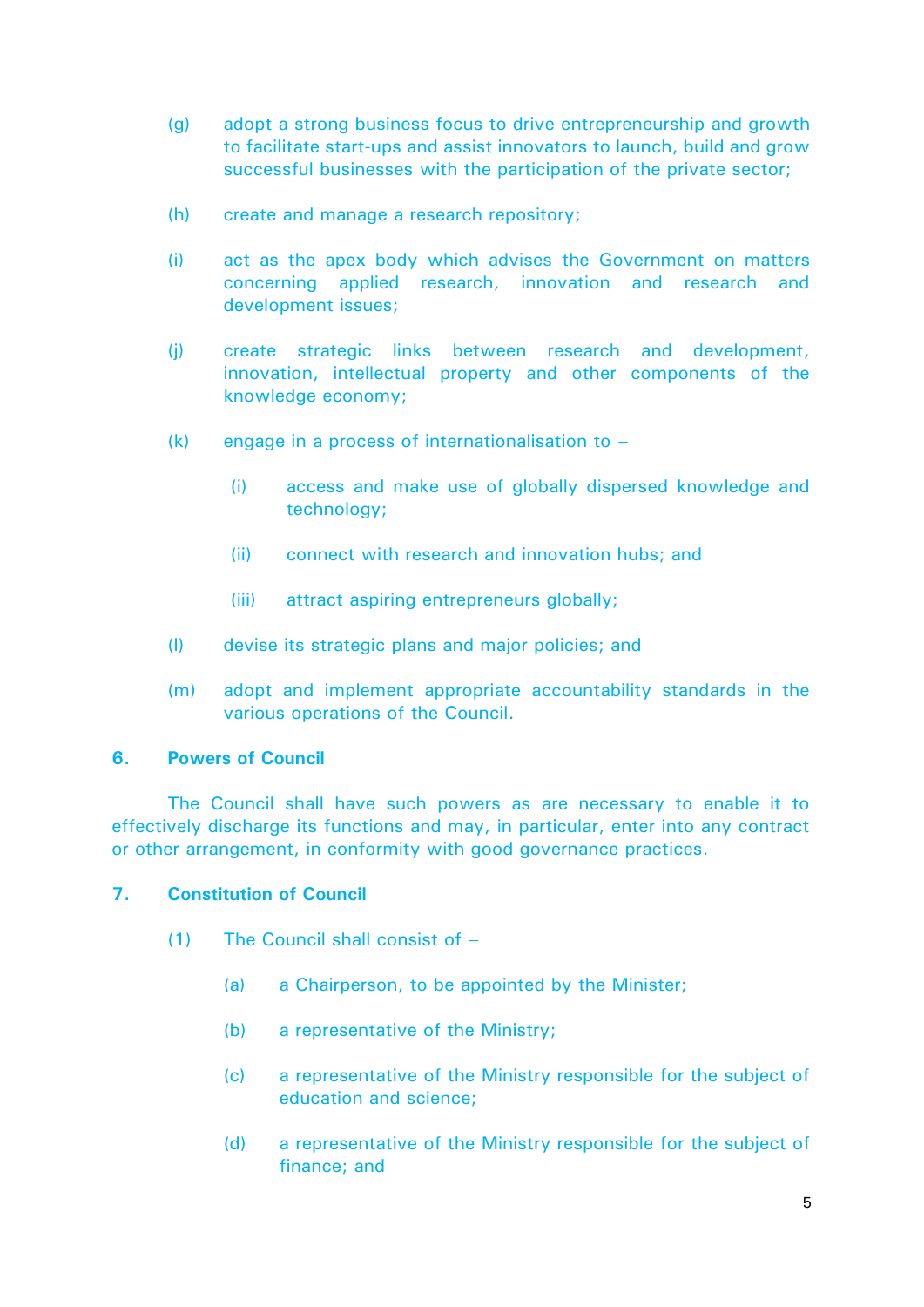- (e) 5 persons, including 2 representatives from private sector organisations, having knowledge and wide experience in the field of innovation, to be appointed by the Minister.
- (2) No person shall be qualified to be a member where he is  $-$ 
	- (a) a member of the Assembly;
	- (b) a member of a local authority; or
	- (c) otherwise actively engaged in politics.

(3) Subject to subsection (4), a member, other than an ex officio member, shall hold office for a period of 3 years and may be eligible for reappointment.

(4) A member, other than an ex officio member, shall cease to hold office –

- (a) on the completion of his term of office;
- (b) on his resignation;
- (c) where he becomes a member of the Assembly or a local authority, or otherwise actively engages in politics; or
- (d) where, without sufficient cause, he fails to attend 3 consecutive meetings of the Council.

(5) Every member shall be paid such fees or allowances as the Minister may determine.

(6) The Council may co-opt any person who may be of assistance in relation to any matter before it and the co-opted member shall –

(a) not have the right to vote at any meeting of the Council; and

(b) be paid such fees or allowances as the Council may determine.

(7) A member shall not engage in any activity which may undermine the reputation or the integrity of the Council.

### **8. Meetings of Council**

(1) (a) The Council shall meet as often as is necessary, but at least once every 2 months.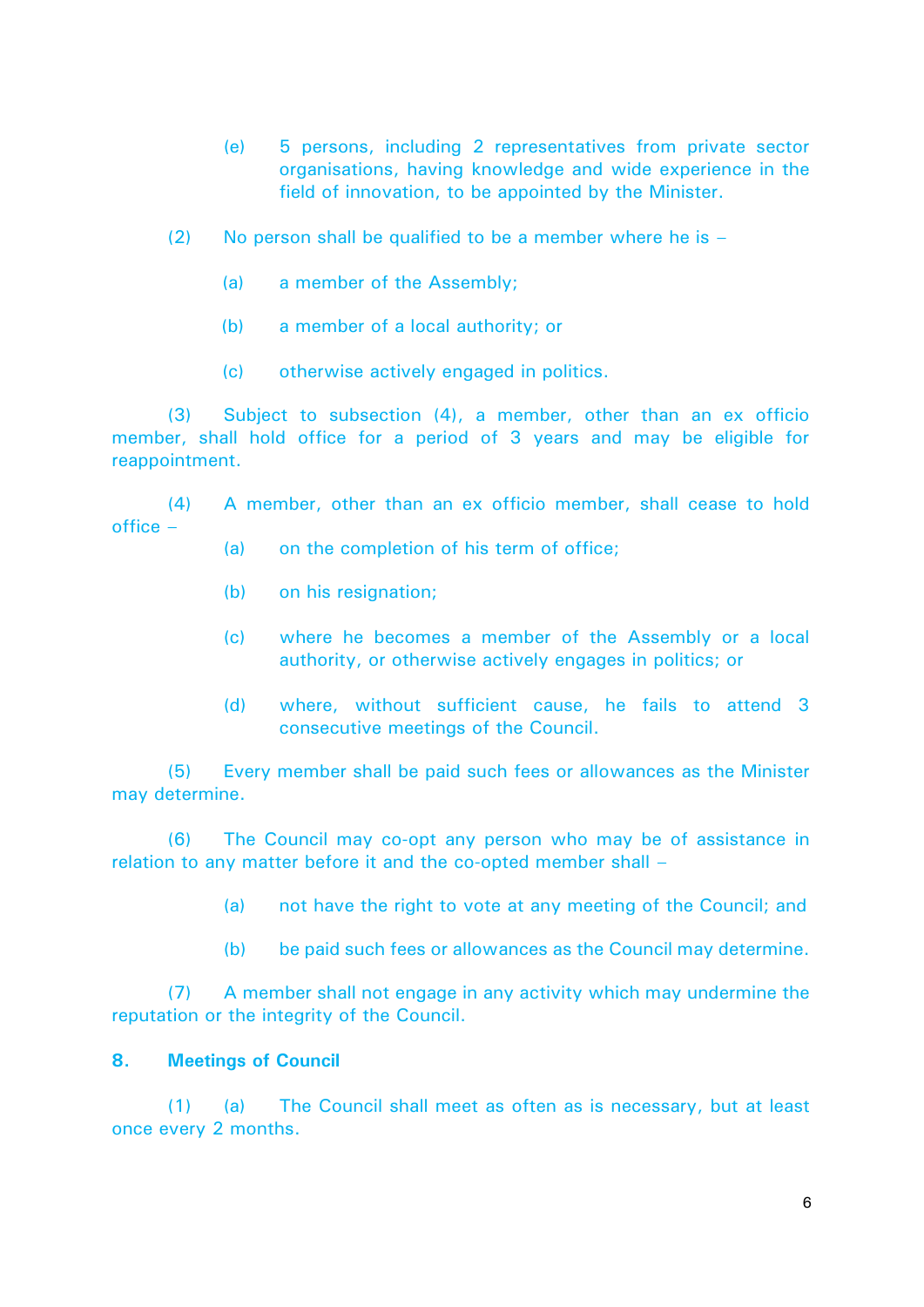(b) A meeting of the Council shall be held at such time and place as the Chairperson may determine.

(2) At any meeting of the Council, 5 members shall constitute a quorum.

(3) Where the Chairperson is absent from a meeting of the Council, the members present shall elect a member to chair the meeting.

(4) The Executive Director shall convene a meeting of the Council on a request made by at least 5 members.

(5) The Executive Director shall, unless otherwise directed by the Council, attend every meeting of the Council and may take part in its deliberations, but shall not have the right to vote.

(6) (a) The Council shall designate one of its employees to act as Secretary to the Council.

- (b) The Secretary shall
	- (i) prepare and attend every meeting of the Council;
	- (ii) keep minutes of proceedings of any meeting of the Council; and
	- (iii) have such other duties as may be conferred upon him by the Council.

(7) The Council shall, subject to this section, regulate its meetings and proceedings in such manner as it may determine.

### **9. Committees**

(1) (a) The Council may set up such committees as it may determine, including a Monitoring and Evaluation Committee, to assist it in the performance of its functions.

(b) A committee referred to in paragraph (a) shall consist of not more than 4 members.

(2) The Council shall determine the composition, functions and procedure for the convening and holding of meetings of any committee.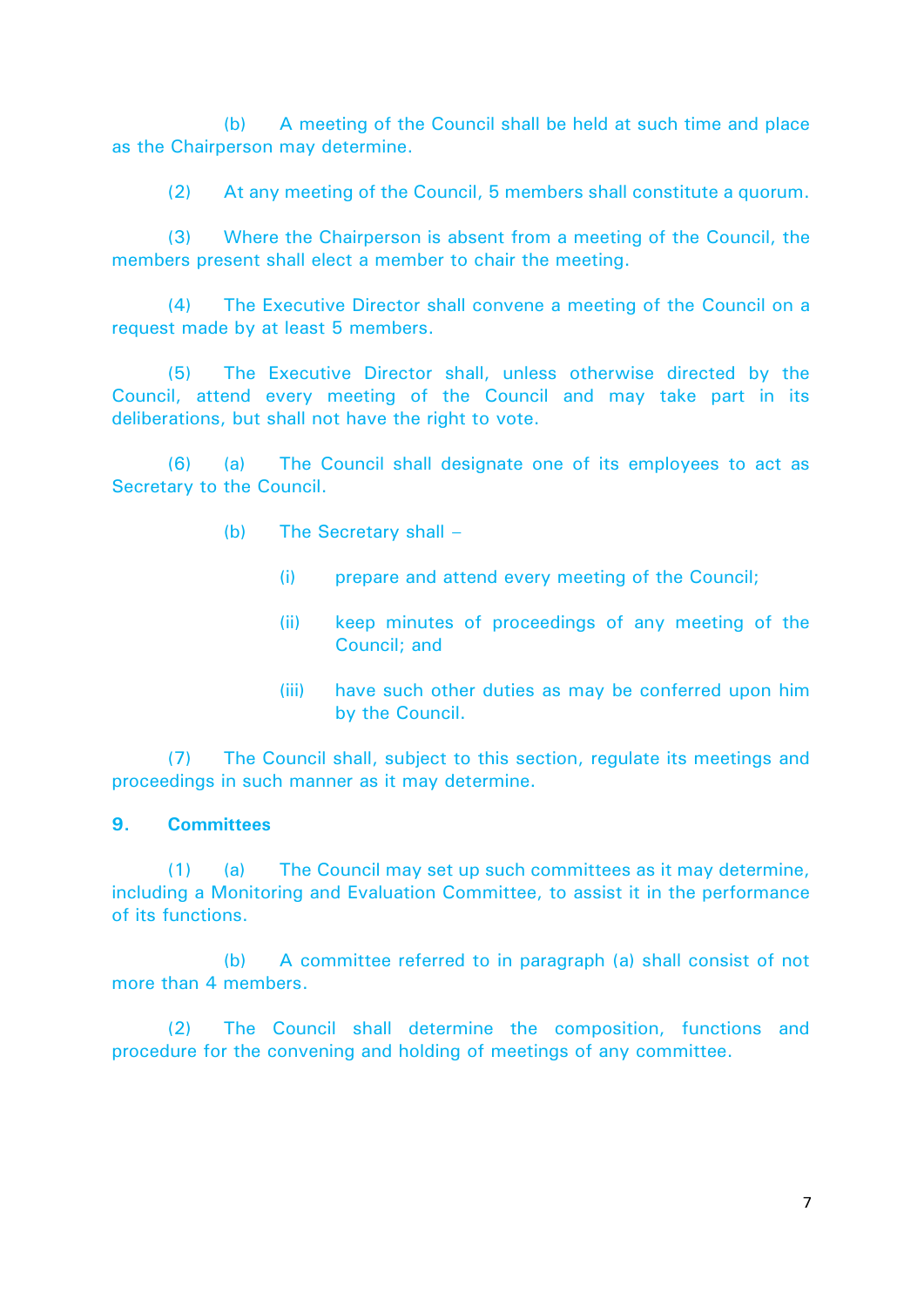## **10. Executive Director**

(1) The Council shall, with the approval of the Minister, appoint an Executive Director having such qualifications and on such terms and conditions as it may determine.

(2) The Executive Director shall be the chief executive officer of the Council and shall, subject to this Act, be responsible for the execution of the policy and day to day business of the Council.

(3) The Council may delegate to the Executive Director such of its functions under this Act as may be necessary to enable him to carry out effectively the day to day business of the Council.

## **11. Appointment of employees**

(1) The Council may appoint, on such terms and conditions as it may determine, such employees as it considers appropriate for the proper functioning of the Council.

(2) The Council may employ, either temporarily or on such terms as it may determine, persons who have knowledge and relevant qualifications in the field of science, technology, engineering, economics, business, finance, law, social development or any other field relevant to the functions of the Council.

### **12. Powers of Minister**

The Minister may give such directions of a general nature to the Council, not inconsistent with this Act, as he considers necessary in the national interest and the Council shall comply with these directions.

# **PART III – NATIONAL RESEARCH AND INNOVATION FUND**

### **13. National Research and Innovation Fund**

The Council shall establish a National Research and Innovation Fund –

- (a) into which shall be paid  $-$ 
	- (i) monies of the National Innovation Programme budget to be paid into the Fund under this Act or any other enactment;
	- (ii) any levy established by law to finance research and innovation; and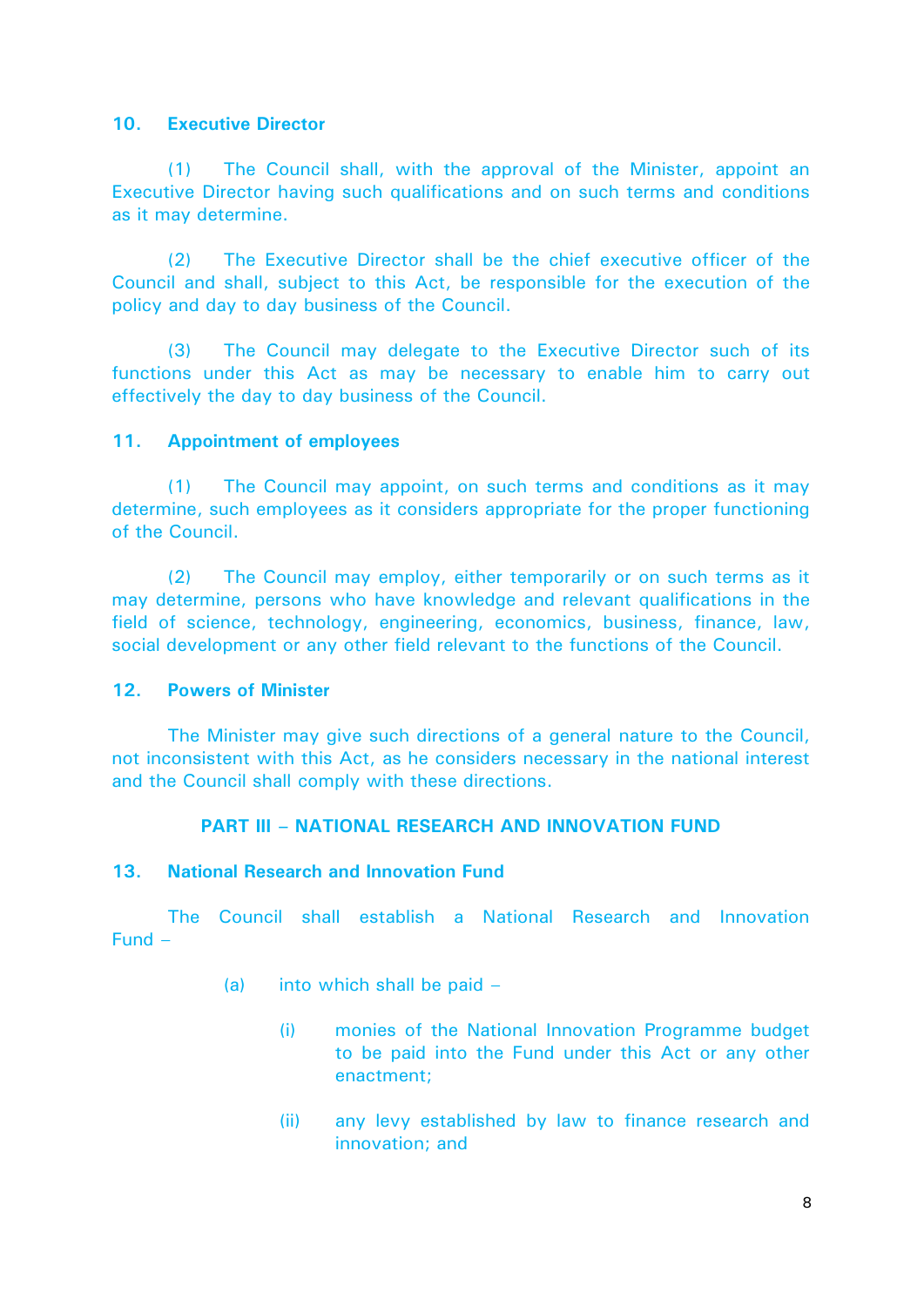- (iii) all gifts and donations made by any person to the Government for the purposes of the Fund; and
- (b) out of which shall be paid such sums as the Council may approve for financing projects, schemes and events for the purpose of  $-$ 
	- (i) encouraging the development, in Mauritius, of innovative products, processes and services;
	- (ii) increasing investment by the public and private sectors in research and development activities which will address the scientific, technological, social and economic needs and challenges of the country and make Mauritius more competitive internationally;
	- (iii) promoting the technological advancement of the public and private sectors in Mauritius through a focus on innovation; and
	- (iv) creating an environment which is conducive to the commercialisation of new processes and product technologies.

#### **14. Administration of Fund**

The Fund shall be administered by a committee set up by the Council under section 9(1)(a).

#### **PART IV – MISCELLANEOUS**

#### **15. Logo of Council**

The Council shall have a logo for its exclusive use in connection with its activities.

#### **16. Intellectual property**

(1) Unless otherwise agreed, the ownership of intellectual property and responsibility for its application shall vest in the person generating that intellectual property.

(2) Unless otherwise agreed, where a person uses the resources of the Council to create a product, process or service, the intellectual property rights of that product, process or service shall vest in that person.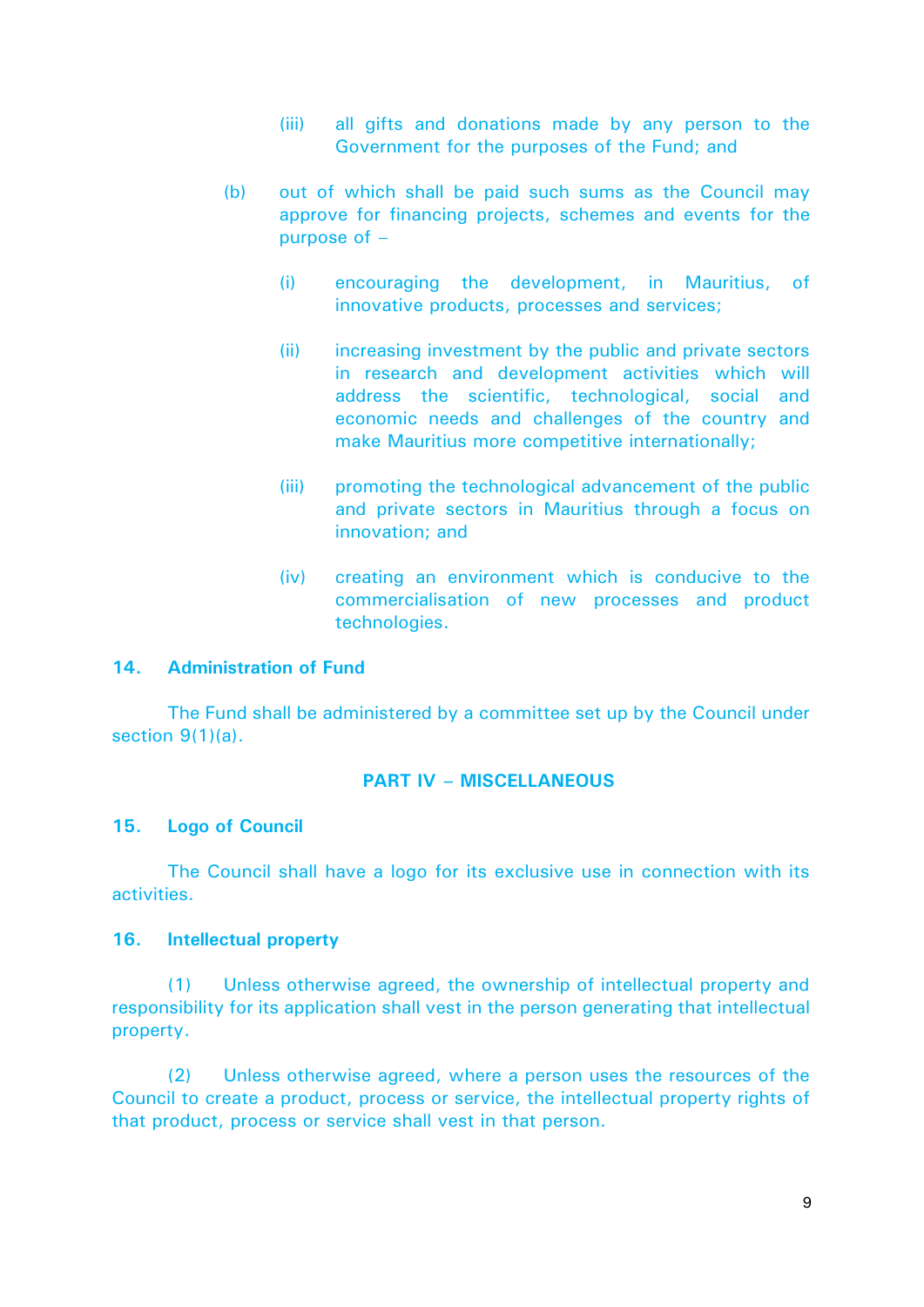(3) Any intellectual property vested in, owned or controlled by, the Council in respect of any invention or improvement in any art, process, apparatus, machine, manufacture or composition of matter, may be licensed, sold or otherwise granted or made available to others, in return for royalties, fees and payments, to the Council, on such terms and conditions as it may determine.

(4) Where any intellectual property belonging to the Council is devised or developed, wholly or partly, through the use of resources provided by a sponsor, the Council may assign the intellectual property to that sponsor on such terms and conditions as they may mutually agree in writing.

(5) (a) The rights in any discovery, invention or improvement in respect of a process, an apparatus or a machine made by an employee of the Council in the course of his employment shall vest in the Council.

(b) The Council shall, subject to such conditions and the payment of such fees or royalties as it may determine, make the discovery, invention or improvement referred to in paragraph (a) available for use in the public interest.

- (6) The Council
	- (a) may apply for a patent, the registration of an industrial design or any other relevant form of intellectual property protection in respect of any discovery, invention or improvement referred to in subsection (5)(a); and
	- (b) shall, for the purposes of the Patents, Industrial Designs and Trademarks Act, be regarded as the assignee of the discoverer, inventor or author of the improvement.

(7) The rights in a discovery, an invention or an improvement made by the Council in the course of a commissioned work or an investigation for or on behalf of another person or the Government of Mauritius, shall vest in the Council, unless otherwise agreed in writing.

### **17. General Fund**

The Council shall set up a General Fund –

- (a) into which shall be paid
	- (i) any amount allocated out of the Consolidated Fund;
	- (ii) any loan granted or other sum which may lawfully accrue to the Council; and
	- (iii) any sum received by the Council from any other source; and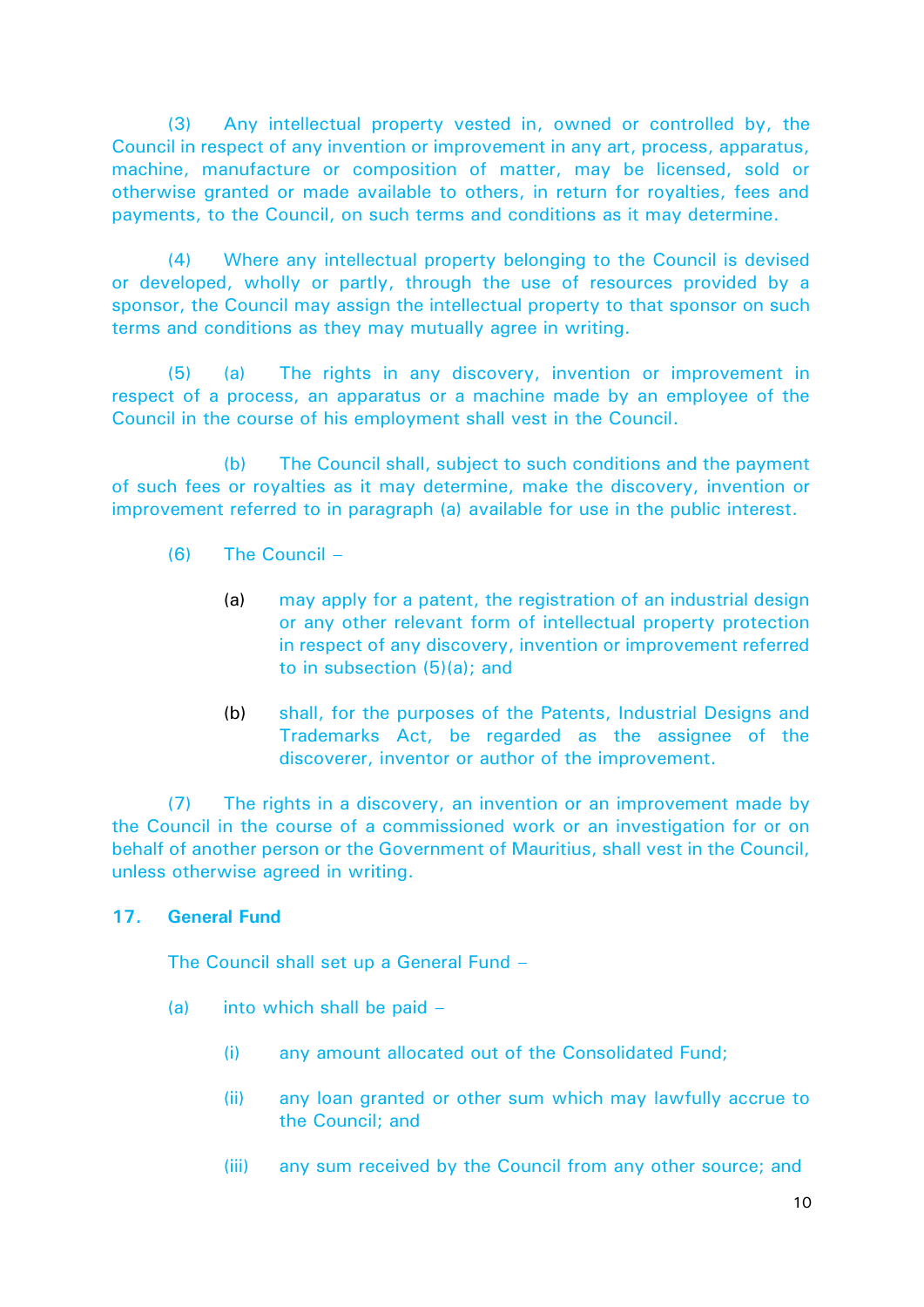(b) out of which all payments required to be made by it shall be effected.

## **18. Estimates**

(1) The Council shall, not less than 3 months before the beginning of every financial year, submit to the Minister for his approval a consolidated estimate of the expenditure and income of the Council.

(2) The Minister may, in signifying his approval, make comments of a general policy nature regarding the estimate.

### **19. Annual report**

(1) The Council shall, not later than 6 months after the close of every financial year, cause to be published a report on the activities of the Council, including its audited accounts, in respect of that financial year.

(2) For the purposes of the Statutory Bodies (Accounts and Audit) Act, the period extending from the commencement of this Act to 30 June of the following year shall be deemed to be the first financial year of the Council.

(3) Section 7(1) of the Statutory Bodies (Accounts and Audit) Act shall not apply to the first financial year of the Council.

(4) The auditor to be appointed under section 5 of the Statutory Bodies (Accounts and Audit) Act shall be the Director of Audit.

(5) The Council shall forward a copy of the report referred to in subsection (1) to the Minister.

(6) The Council shall furnish to the Minister such information with respect to its activities, in such manner and at such time, as he may specify.

(7) The Minister shall, at the earliest available opportunity, lay a copy of the annual report and audited accounts of the Council before the Assembly.

### **20. Donations**

Article 910 of the Code Civil Mauricien shall not apply to the Council.

### **21. Regulations**

(1) The Minister may make such regulations as he thinks fit for the purposes of this Act.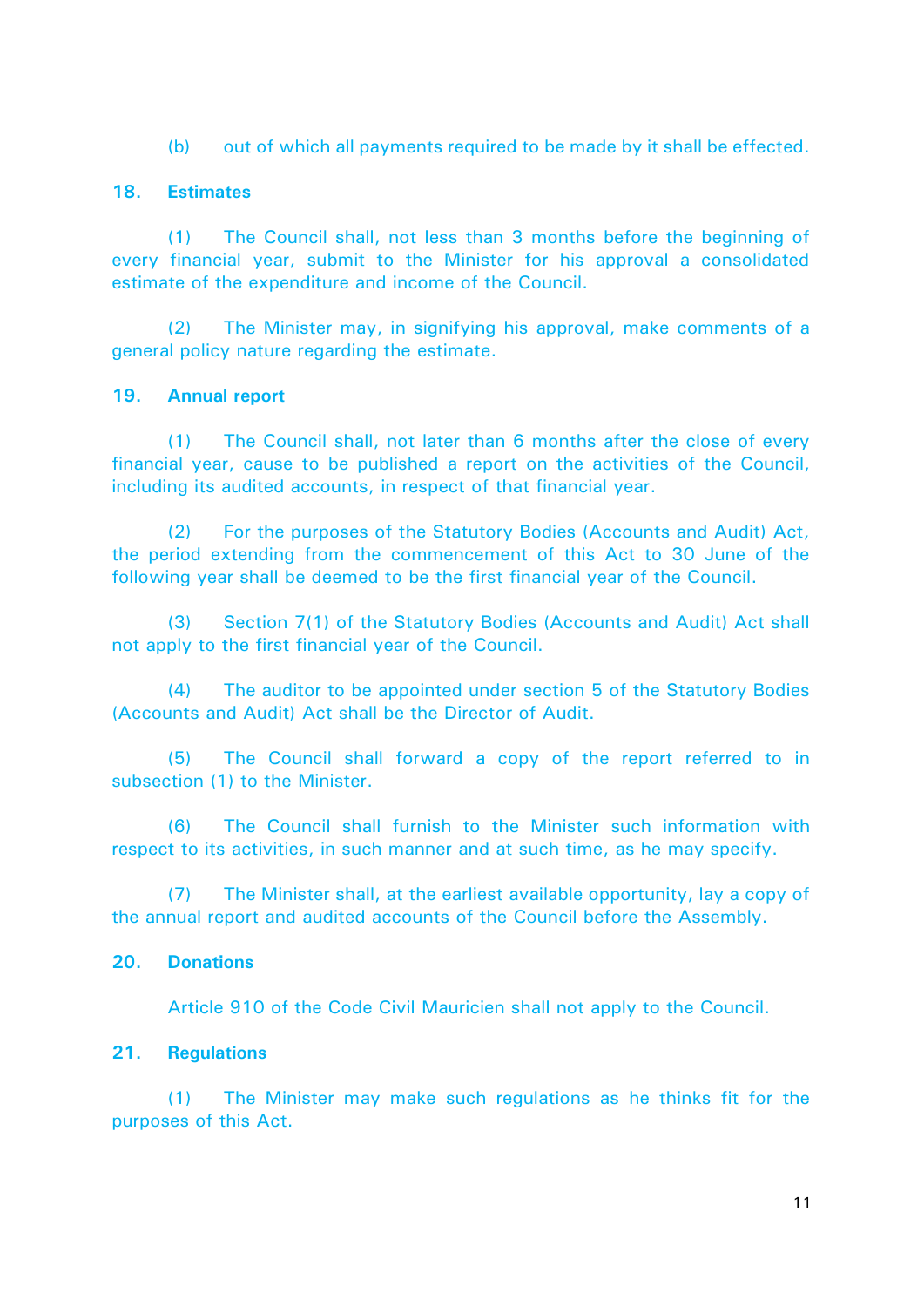(2) Any regulations made under subsection (1) may provide for any matter necessary for, or consequential to, the implementation of this Act.

#### **22. Repeal**

The Mauritius Research Council Act is repealed.

#### **23. Consequential amendment**

The Statutory Bodies (Accounts and Audit) Act is amended –

(a) in the First Schedule, by deleting the following item and its corresponding entry –

Mauritius Research Council Mauritius Research Council Act

and replacing it by the following item and its corresponding entry –

|                           | Mauritius Research and Mauritius |  |                                    | Research | and and |  |
|---------------------------|----------------------------------|--|------------------------------------|----------|---------|--|
| <b>Innovation Council</b> |                                  |  | <b>Innovation Council Act 2019</b> |          |         |  |

(b) in the Second Schedule, in Part I, by deleting the following item and its corresponding entry –

Mauritius Research Council Mauritius Research Council Act

and replacing it by the following item and its corresponding entry –

| Mauritius                 | Research and Mauritius |  |                                    | Research | and |  |
|---------------------------|------------------------|--|------------------------------------|----------|-----|--|
| <b>Innovation Council</b> |                        |  | <b>Innovation Council Act 2019</b> |          |     |  |

## **24. Savings and transitional provisions**

(1) Notwithstanding any other enactment, every person employed by the MRC on the commencement of this Act shall be dealt with in accordance with this section.

(2) Every person who, before the commencement of this Act, is employed on the permanent and pensionable establishment of the MRC shall, on the commencement of this Act, be entitled to be transferred to the permanent and pensionable establishment of the Council on terms and conditions which shall be not less favourable than those of his previous employment.

(3) The period of service of every person employed on the permanent and pensionable establishment of the MRC who is transferred to the Council under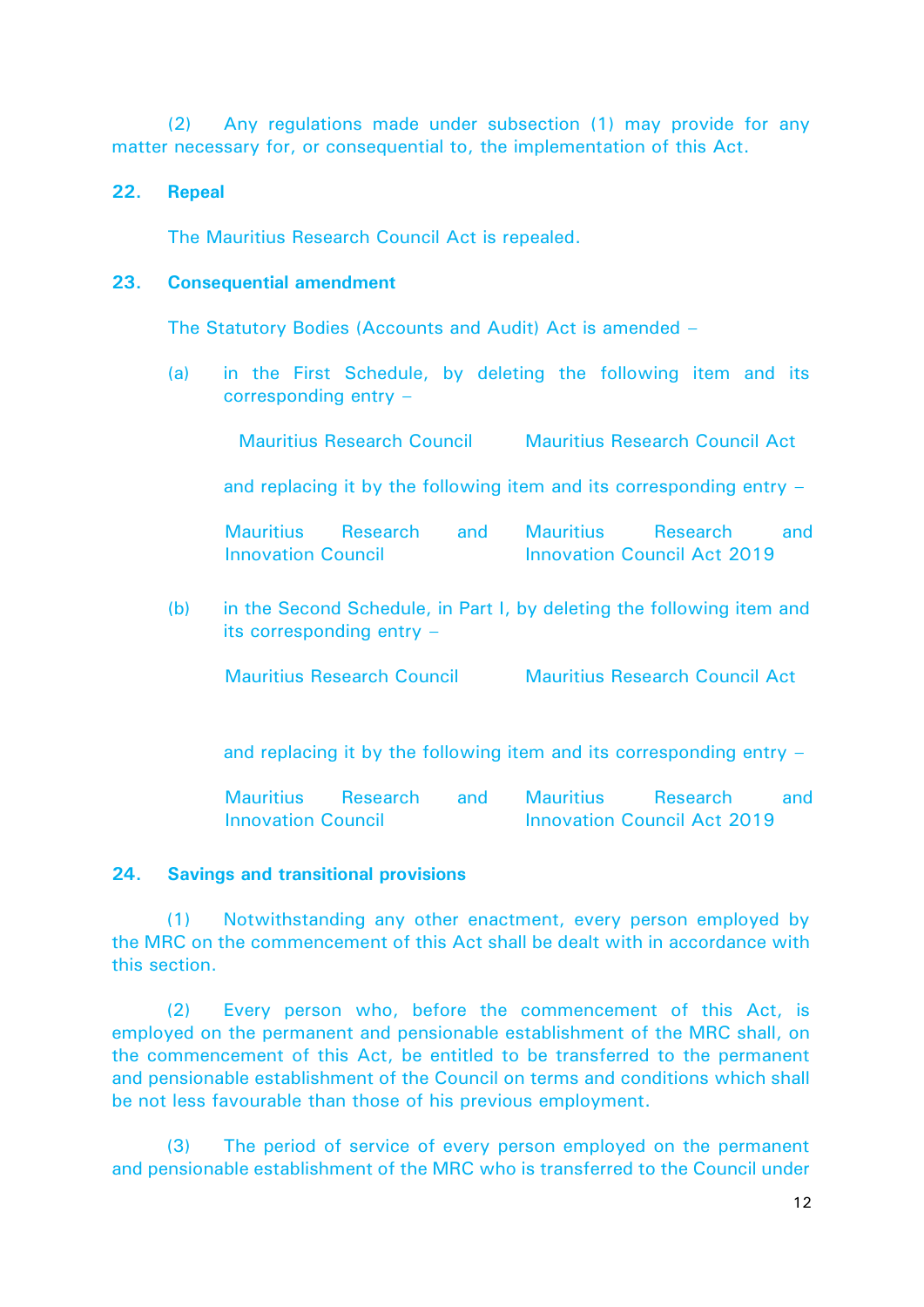subsection (2) shall be deemed to be an unbroken period of service with the Council.

(4) Where a person employed on the permanent and pensionable establishment of the MRC is transferred to the Council under subsection (2), his service with the Council shall be approved service for the purpose of the Pensions Act or the Statutory Bodies Pension Funds Act, or both, as the case may be.

(5) No person employed on the permanent and pensionable establishment of the MRC shall, on account of his transfer to the Council or any resulting change in his job title, be entitled to claim that his employment has been terminated or adversely affected in breach of any enactment.

(6) (a) Any person employed on the permanent and pensionable establishment of the MRC who, within 28 days from the commencement of this Act, does not accept to be transferred to the Council, may –

- (i) at his request, be redeployed, so far as is practicable, to a statutory body where a vacancy in a similar position is available; or
- (ii) opt for retirement on the ground of abolition of office and be paid pension benefits in accordance with the Pensions Act or the Statutory Bodies Pension Funds Act, or both, as the case may be.

(b) For the purpose of paragraph (a)(ii), the date of retirement on the ground of abolition of office shall be deemed to be the date of commencement of this Act.

(7) (a) Any person employed on the permanent and pensionable establishment of the MRC against whom any disciplinary inquiry, investigation or other proceedings is or are pending on the commencement of this Act and –

- (i) who is not interdicted, shall be entitled to be transferred to the permanent and pensionable establishment of the Council on terms and conditions which shall be not less favourable than those of his previous employment;
- (ii) who is interdicted, may, where no disciplinary charge is subsequently found proved against him, opt to  $-$ 
	- (A) be transferred to the permanent and pensionable establishment of the Council on terms and conditions which shall be not less favourable than those of his previous employment; or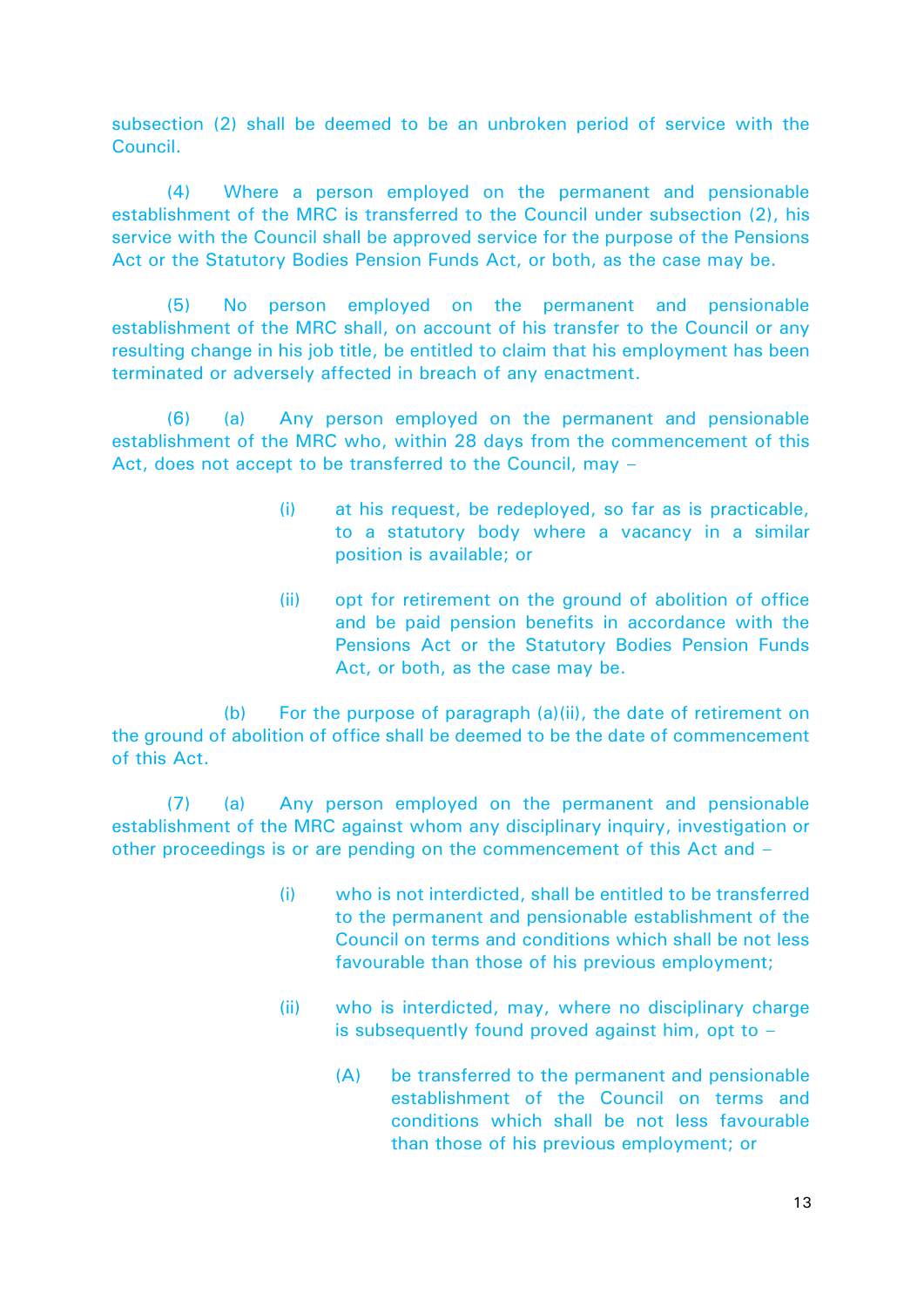(B) retire on the ground of abolition of office, with effect from the date of commencement of this Act, and be paid pension benefits in accordance with the Pensions Act or the Statutory Bodies Pension Funds Act, or both, as the case may be.

(b) Where, upon reinstatement under paragraph (a)(ii), no vacancy exists at the Council, that person shall be deemed to have retired on ground of abolition of office as from the date of commencement of this Act and he shall be paid all his pension benefits.

(8) Any disciplinary inquiry, investigation or other proceedings pending on the commencement of this Act against any person employed on the permanent and pensionable establishment of the MRC shall be taken up, continued or completed by the Council, and any resulting order or decision shall have the same force and effect as if made by the MRC.

(9) Notwithstanding any other enactment, every person employed by the MRC on a fixed term performance contract which is in force on the commencement of this Act shall, on the commencement of this Act, remain governed by the terms and conditions of the contract and shall be deemed to have been employed by the Council.

(10) Any disciplinary inquiry, investigation or other proceedings pending on the commencement of this Act against any person employed on a fixed term performance contract at the MRC shall be taken up, continued or completed by the Council and any resulting order or decision shall have the same force and effect as if made by the MRC.

(11) The assets of the MRC shall, on the commencement of this Act, vest in the Council.

(12) Except where otherwise provided, all rights, obligations and liabilities subsisting in favour of or against the MRC shall, on the commencement of this Act, continue to exist under the same terms and conditions in favour of or against the Council.

(13) Any certificate, authorisation or clearance issued or granted, or any registration or application granted by the MRC, where applicable, which is valid and in force on the commencement of this Act, shall be deemed to have been issued or granted by the Council and shall remain valid for the period specified in the certificate, authorisation, clearance, registration book or any other document, as the case may be.

(14) Any application made to the MRC which is pending on the commencement of this Act shall be deemed to have been made to the Council and shall be dealt with in accordance with this Act.